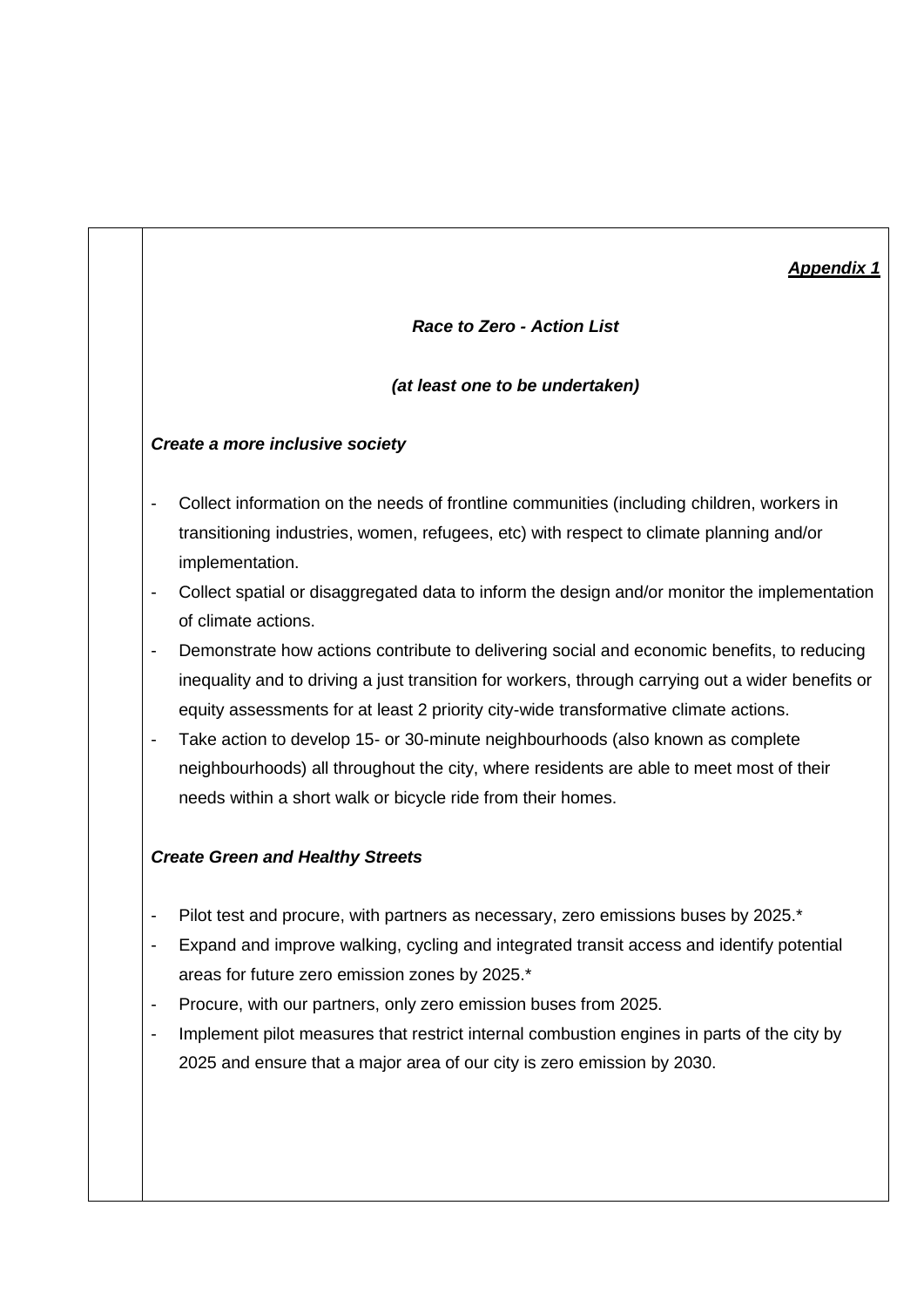# *Reduce Air Pollution and Ensure Clean Air*

- Establish baseline levels and set ambitious reduction targets for air pollutants that meet or exceed national commitments. These targets will put us on a path towards meeting World Health Organisation Air Quality Guidelines for particulate matter, nitrogen dioxide, ozone, and sulphur dioxide.
- Develop plan by 2025 to achieve pollution reductions from major sources of pollution within city/under city control and implementing at least one new substantive policy and programme to reduce pollution from top source.
- Before 2025, implement new substantive policies and programmes to address the top causes of air pollution emissions within our city and under our control by 2025.

# *Develop Zero Carbon Buildings*

- Develop a roadmap to achieve net zero carbon new buildings from 2030.\*
- Implement pilot efficiency programmes and incentives for building energy efficiency with tools in place that facilitate data access and data analysis (benchmarking) of building energy use by 2025.
- Develop a roadmap to achieve net zero carbon municipal buildings by 2030 and policy approval by 2025 to deliver a commitment to own, occupy and develop net zero carbon municipal assets by 2030.
- Enact regulations and/or planning policy to ensure NEW buildings operate at net zero carbon by 2030.
- Benchmark building energy use in existing buildings and implementing citywide efficiency programmes with an approved roadmap to achieve all net zero carbon buildings by 2050.
- Enact regulations and/or planning policy to ensure ALL buildings operate at net zero carbon by 2050, with a roadmap and interim emissions goals in place in 2025.

#### *Move towards resilient and sustainable energy systems*

- Develop a roadmap to achieve 100% clean renewable electricity by 2030 and expand this to 100% renewable energy by 2050.
- Lead by example with municipal renewable energy projects maximising the potential of municipal assets for onsite generation with the aim to cover municipal electricity demand by 100% renewables by 2025.
- Make sure your policies follow the rule of "energy-efficiency" first so take all actions to increase the efficiency of end-use sectors.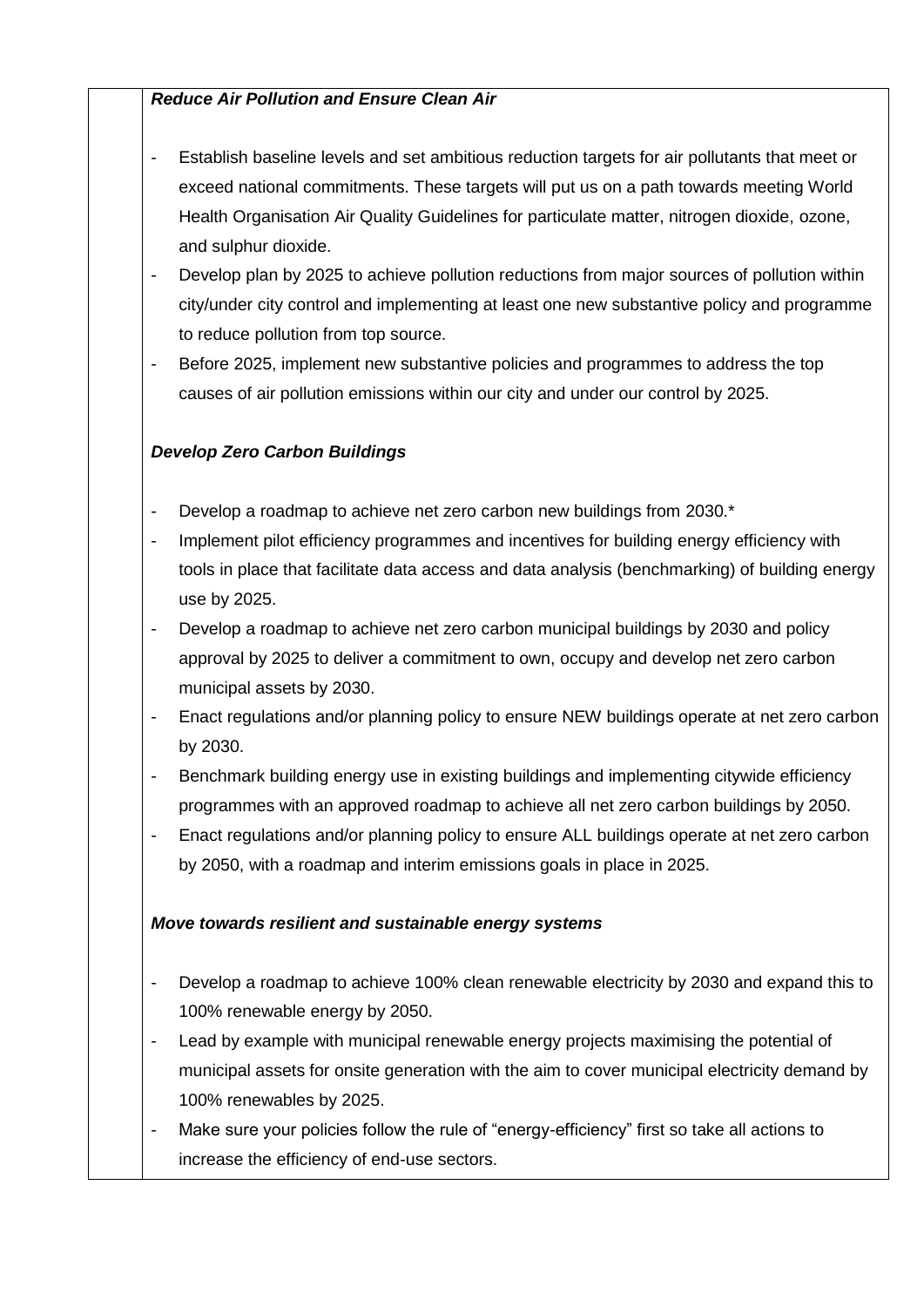- Develop financial support programs to incentivize deployment of building-scale renewables and mandate the use of renewables through building codes, while engaging residents and other stakeholders in the process.
	- Incentivize large scale clean energy generation by using your purchasing power and support community energy projects.
	- Promote the use of clean energy sources for heating and cooling buildings.

# *Advance towards Zero Waste*

- Progressively phase out organics disposal to landfill and incinerators, i.e. at least 25% by 2025.
- Ensure all operating and closed landfills have landfill gas capture and at least flaring (ideally local landfill gas utilization for power generation) by 2025.
- Ensure all waste generated in the city is being collected and residual waste is disposed of adequately in at least an engineered sanitary landfill.
- Reduce the municipal solid waste generation per capita achieving at least 8% reduction in 2025, with actions like restricting single use materials, and volume based collection fees/incentives like "Pay as you throw", enroute to 15% reduction by 2030.
- Reduce the amount of municipal solid waste disposed to landfill and incineration by at least 50% compared to 2015 by 2030; and increase the diversion rate away from landfill and incineration to at least 70% by 2030, with actions like scaling up citywide collection with 3 stream segregate waste collection including food/recyclables/residual by 2025

# *Create Sustainable Food Systems*

- Pilot school feeding programs that align to locally relevant Planetary Health Diet by 2025.
- Implement policies/incentives/taxes/bans that halt or prevent the nutrition transition by 2025.
- Regulate or activate programs for food businesses to minimize food related carbon emissions.
- Expand access for all citizens to affordable, plant-based food by 2025.
- Create a food council/board with local stakeholders by 2025.
- Align our food procurement (eg school feeding programs) to planetary health diet by 2030, with at least 50% of procurement expenditure aligned to the planetary health diet by 2025.
- Reduce food loss and waste by 50% from a 2015 baseline by 2030, achieving at least a 25% reduction in food loss and waste by 2025.
- Support an overall increase of healthy plant-based food consumption in our cities by shifting away from unsustainable, unhealthy diets by 2030.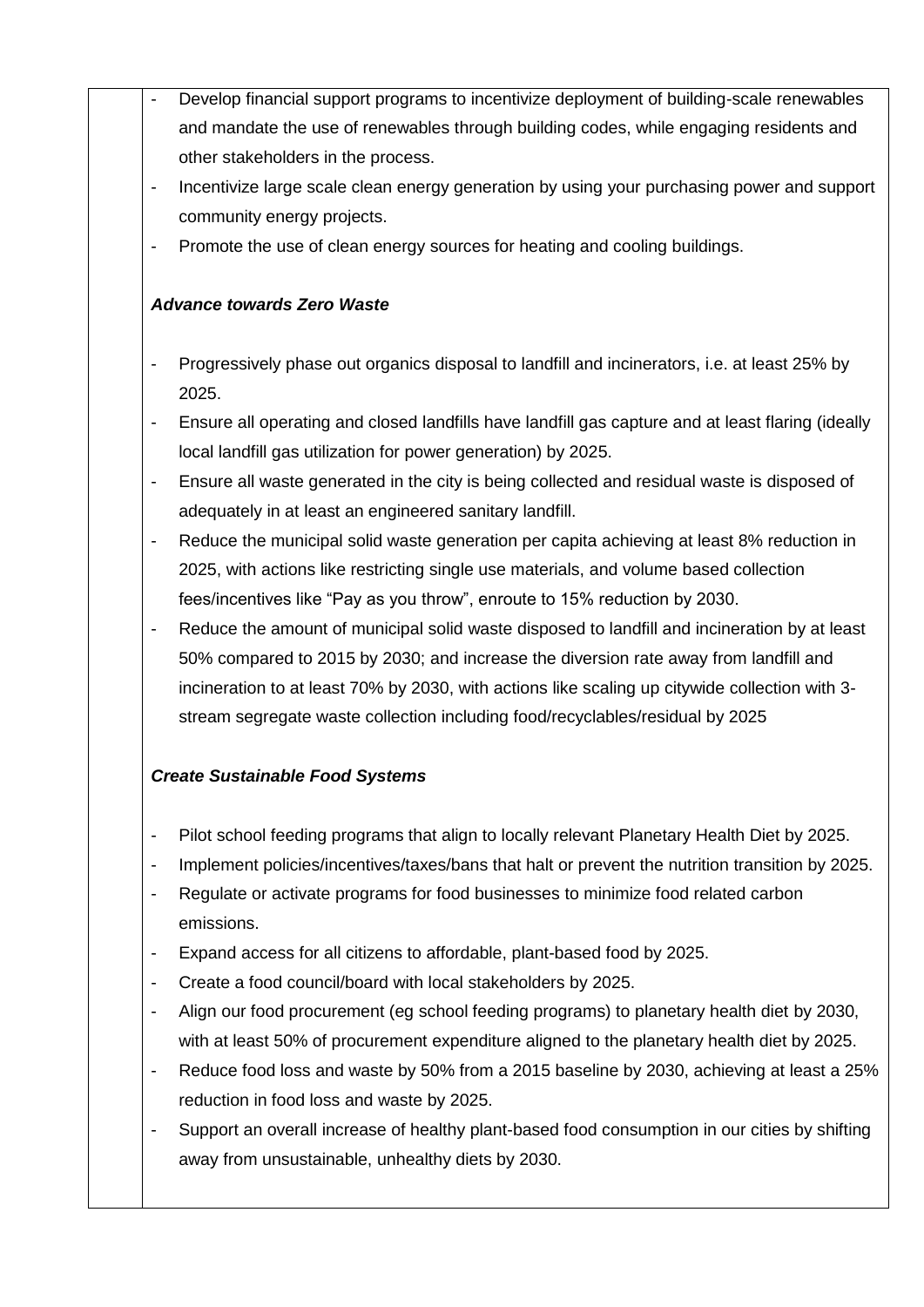# *Divest from Fossil Fuels and Invest in a Sustainable Future*

- Advocate for fossil-free and sustainable finance by other investors and all levels of government, including by promoting the importance of strong, long-term climate policies and demanding greater transparency.
- Call on our pension funds to divest from fossil fuel companies and increase financial investments in climate solutions to help promote decent jobs and a just and green economy.
- Take all possible steps to divest our city assets from fossil fuel companies and increase our financial investments in climate solutions to help promote decent jobs and a just and green economy.

# *Move towards Resilient and Sustainable Construction Systems*

- Develop a roadmap with local stakeholders to halve embodied emissions in all infrastructure projects by 2030, including new build and major retrofits, and achieve zero emission construction sites by 2030.
- Make sure your policies and actions follow the rule of "existing assets" first to optimize, repurpose and retrofit existing buildings and infrastructure before building new ones.
- Lead by example by specifying low carbon materials and zero emission construction machinery in municipal procurement.
- Reward resource efficient and circular design, use of low carbon materials, and low to zero waste construction sites for all new projects and major retrofit in municipal procurement, planning permissions, policies and processes and building codes.
- Stimulate data transparency and accountability by asking for/requiring Life Cycle Assessments (LCAs) in planning permissions and embedding them into planning policies, processes and building codes.
- Approve net zero emission (operational and embodied) flagship project(s) by 2025 and advocate for regional, national government and/or intergovernmental action on sources outside city control.
- Assess the impact that the choice of materials and construction design will have on your city's overall resilience to climate impacts (i.e. increasing urban heat island, impermeable surface increasing the risk of flooding, etc.).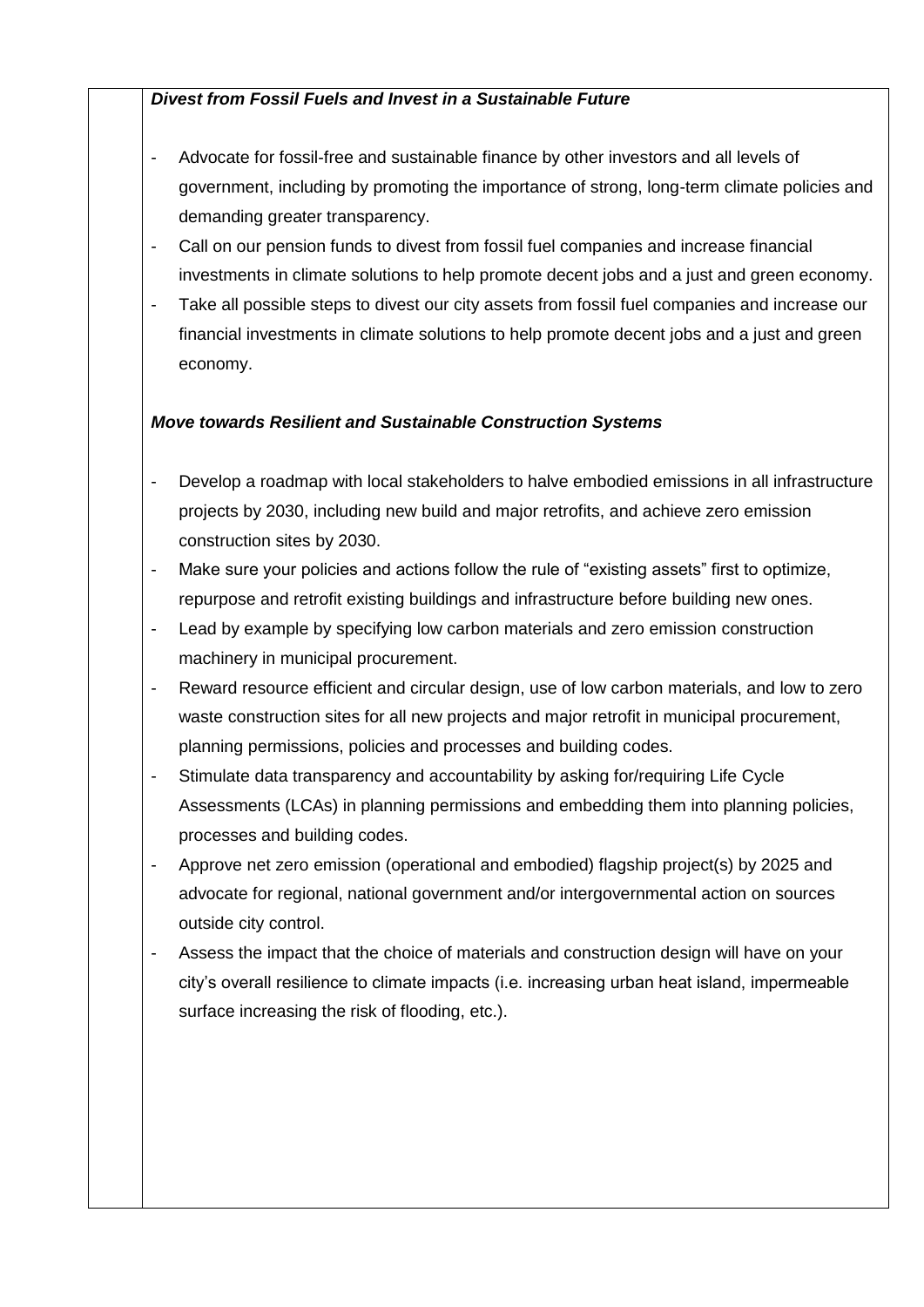### **Appendix 2**

# **Race to Resilience – Action List (at least one to be undertaken)**

# *Buildings*

- Develop a resilience strategy for buildings to ensure they can withstand the impacts of climate hazards ex. preparing buildings for large storm impacts
- Create a publicly accessible inventory of public assets and infrastructure, including hospitals, schools, and university buildings, their condition, exposure to hazards, and maintenance history
- Update construction standards for infrastructure and building, accounting for local hazards and criticality, and enforcement mechanisms in place
- Develop pre-approved contracts for emergency interventions (ex. debris removal) or reconstruction (ex. road repairs) approved, with enhanced standards
- Restrict development in areas that are at risk of climate impacts (ex. Areas at high risk of flooding, forest fires, etc.)
- Initiate consultation processes with communities living in informal settlements in hazardous areas, such as flood plains, in order to begin urban upgrading or co-planned resettlement processes

# *Digitalization*

- Advance digital inclusion to ensure the vulnerable population has proper access to digital infrastructure, connectivity, and knowledge to participate in the digital world\*
- Amplify work from home opportunities and universalize the adequate conditions for workers to undertake labor using digital tools
- Strengthen digital commerce with a particular focus on onboarding small and medium businesses and entrepreneurs to build a strong and inclusive local economy
- Promote digital public services, open government practices, and secure data management policies to increase transparency and citizen participation

# *Energy*

Invest in and plan for resilience of the energy grid and renewable energy assets to ensure continuity of services to the community, including the most vulnerable, all critical urban infrastructure and public assets\*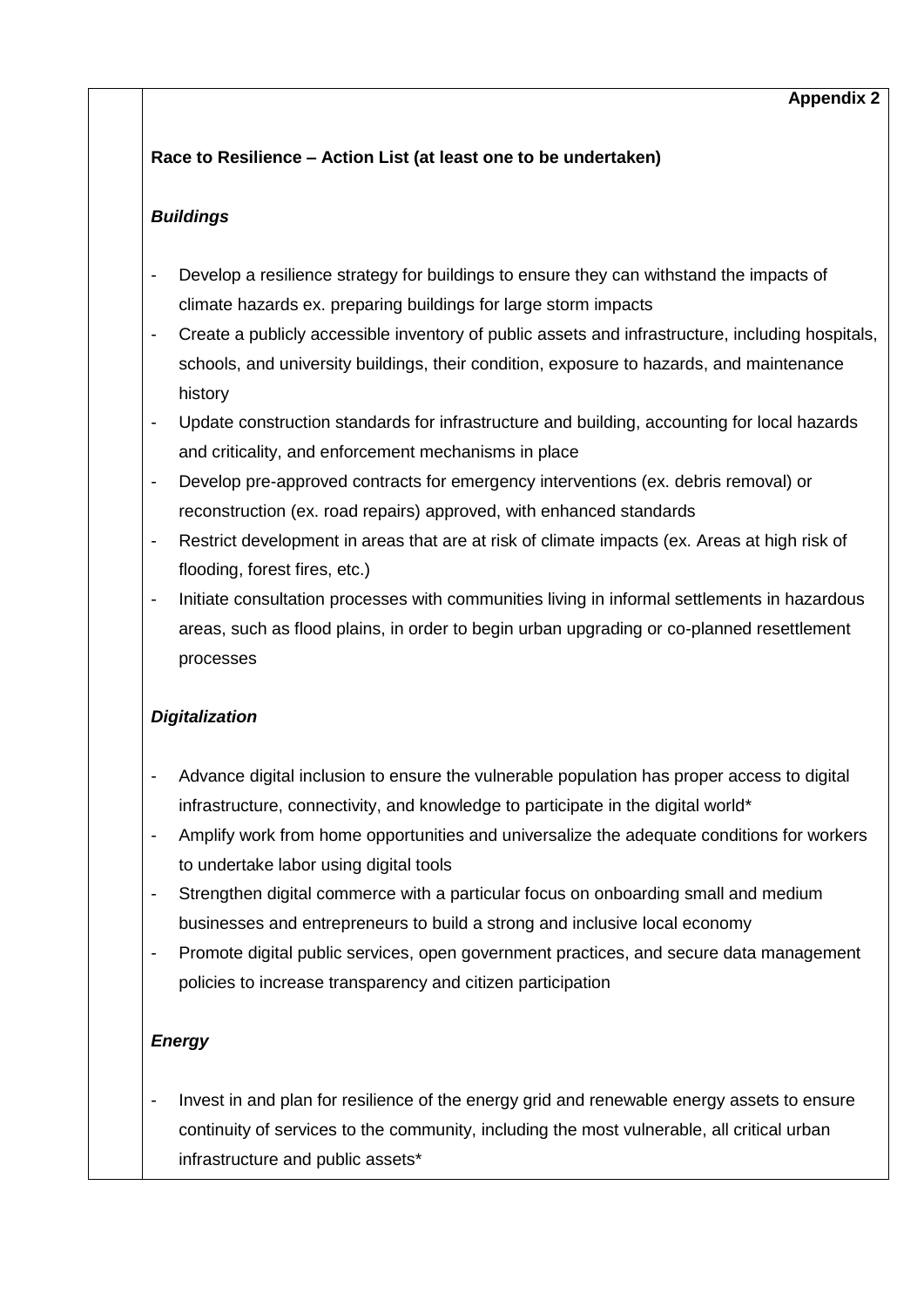- Invest in decentralized renewable energy sources to enhance access to clean sustainable energy, address energy security, and reduce energy poverty while improving climate resilience
	- Provide 100% of my community with access to affordable, reliable, sustainable, and modern renewable and clean energy

### *Food Systems*

- Expand access for all citizens to affordable, nutritious plant-based food by 2025
- Create a food council/board with local stakeholders by 2025
- Align all food procurement (e.g. school feeding programs) to planetary health diet by 2030, with at least 50% of procurement expenditure aligned to the planetary health diet by 2025
- Reduce food loss and waste by 50% from a 2015 baseline by 2030, achieving at least a 25% reduction in food loss and waste by 2025
- Support an overall increase of healthy plant-based food consumption in our cities by shifting away from unsustainable, unhealthy diets by 2030
- Identify and eliminate food deserts (urban areas in which it is difficult to buy affordable or good-quality foods) within the community
- Generate supportive policies for local traders and informal traders
- Create enabling environments for local and regional small-scale and agroecological producers and traders (including informal traders) to access market share, through financial incentives and market access programmes

# *Governance and Community Engagement*

- Establish new and inclusive approaches to governance that embrace a balance between economic and well-being values, co-designing the vision and the choices for a comprehensive strategy that integrates climate, social and health objectives\*
- Include social equity quotas in governance processes, to ensure that people of all genders, races, ethnicities, abilities and classes are represented equitably in community and political life, and that their needs can be assured
- Establish & improve mechanisms for community based organisations and community members to contribute to city-scale resilience plans and actions from the beginning to the end of processes\*
- Develop financing and governance mechanisms to improve basin level water resilience
- Devolve governance and fiscal responsibility to allow for local entities to drive impactful water resilience interventions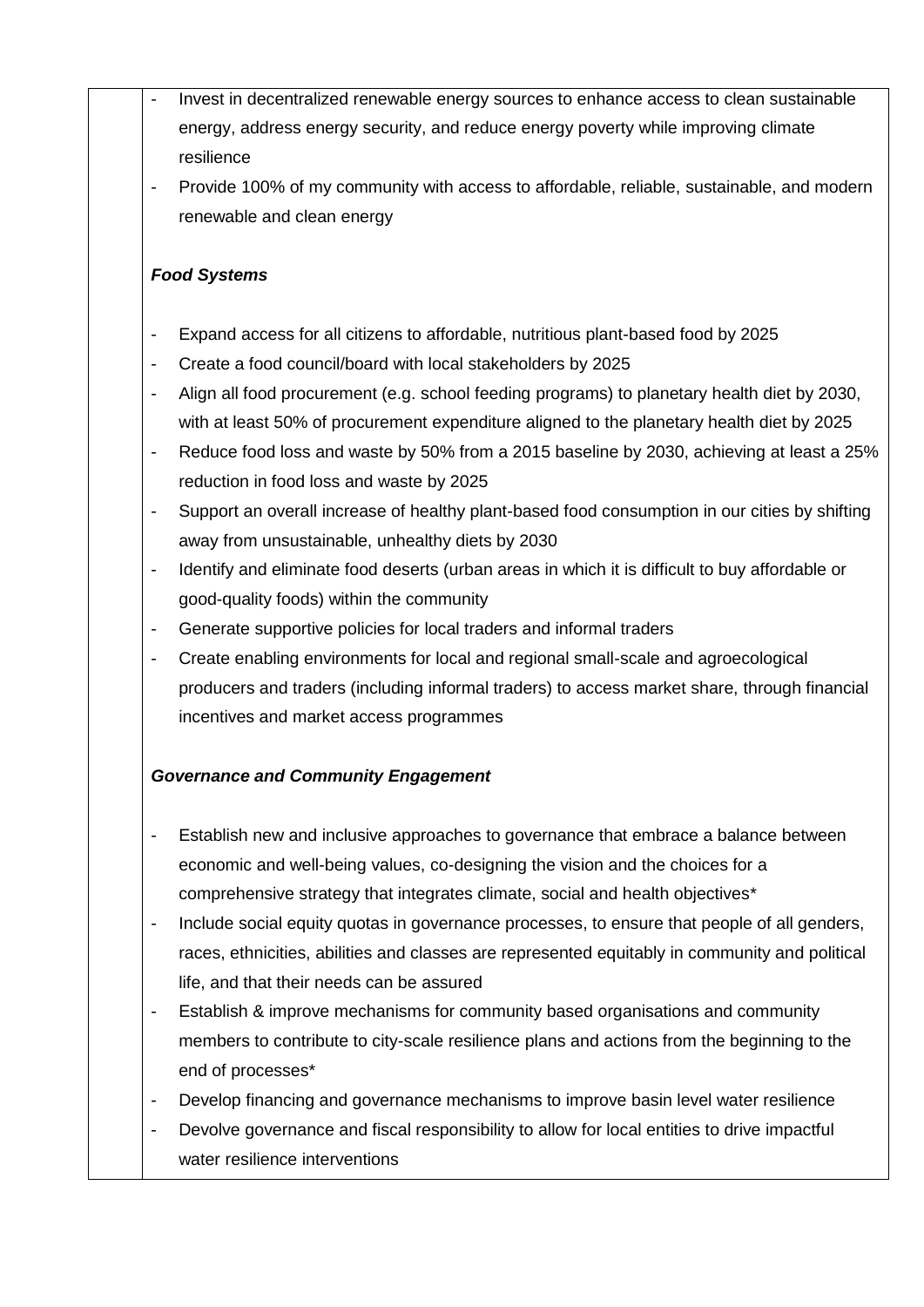Designate a city official/advisor to coordinate and undertake resilience projects and to engage with urban stakeholders, for example a Chief Resilience Officer\*

### *Nature Based Solutions*

- Commit a tree-planting or creation of green space target by 2025 that supports local biodiversity and is resilient to anticipated climate change\*
- Plan for the sustainable management, protection and restoration of coastal areas and ecosystems such as mangroves, seagrasses, flats, tidal marshes
- Dedicate 30-40% of the total built-up city surface to green and permeable spaces which favour protecting and restoring biodiverse and climate resilient ecosystems
- Convert 40-60% of the urban parking space to green and permeable spaces
- Ensure that 70% of the population has free access to a fit for purpose green and blue space within 15 minutes- equitably prioritized to maximize the accessibility and connectivity to nature for the most vulnerable
- Protect soil resources by limiting soil sealing and ensuring that soil characteristics are considered in decisions concerning allocation and use of land
- Invest in and plan for protecting, restoring, and sustainably managing inner, nearby, and faraway forests\*
- Increase investment in nature-based solutions and smart low carbon technologies to address water risks i.e. pollution, flooding, drought, leakage etc

# *Risk and Vulnerability Planning*

- Integrate local, gender-sensitive and indigenous knowledge and community-based mapping initiatives in all climate risk analysis to ensure validation and prioritization is informed by impacted communities especially the most vulnerable
- Install early hazard warning systems and emergency management systems (including the identification of the percentage of the population that has access to the systems)
- Identify, monitor, and plan accordingly to anticipate acute shocks and to adapt for addressing chronic stresses\*

# *Social Equity*

Ensure social justice is taken into account when developing climate & resilience strategies, actions and policies in the city, including considerations of social equity in public services delivery, affordability and access\*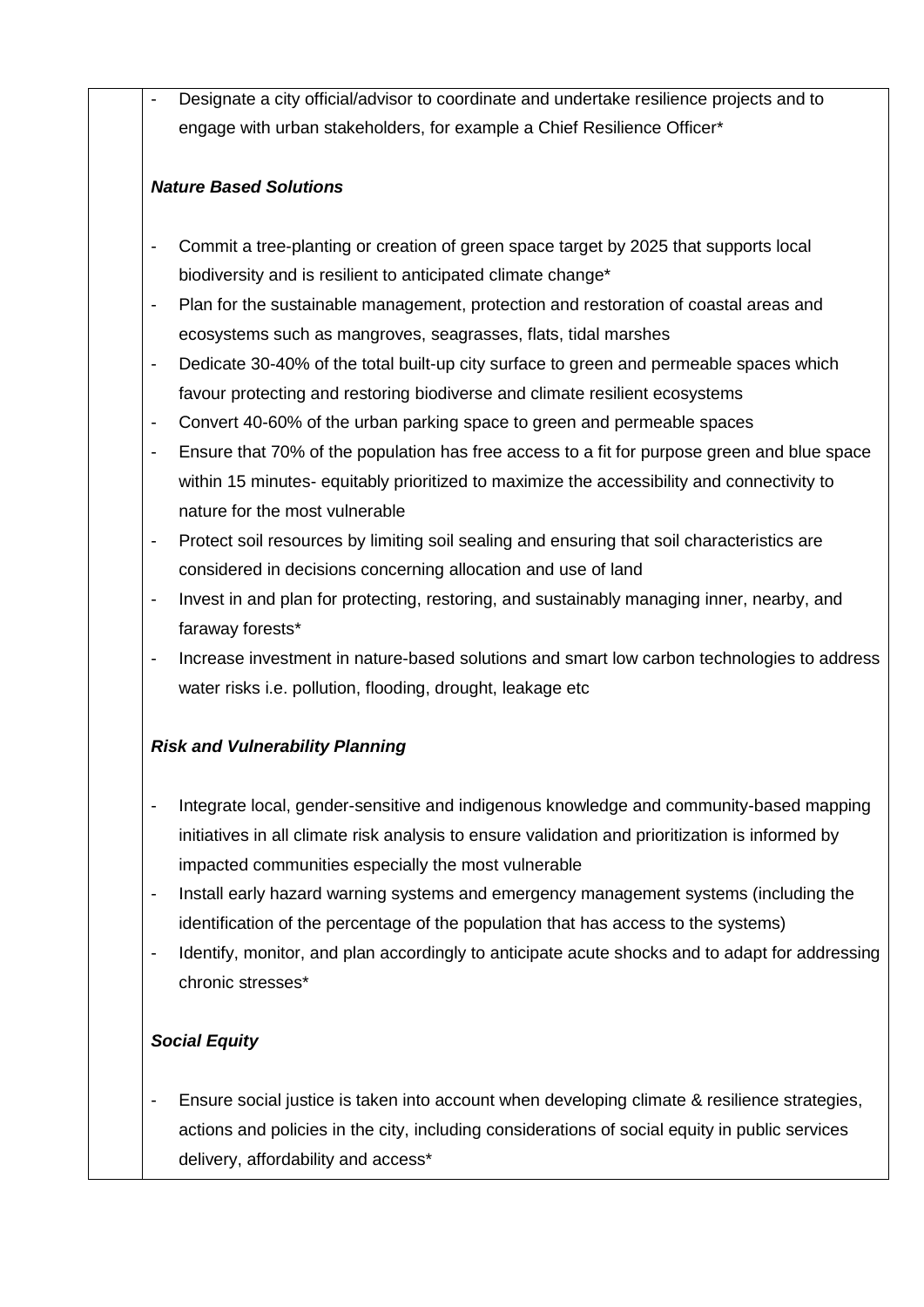- Empower leaders amongst marginalised groups and communities to take a lead in disaster scenarios in order to effectively voice the needs of these groups, and to have access to the right platforms in order to do so
	- Create strategies to ensure children, the elderly and people with disabilities are accounted for in disaster scenarios, so as to not be disproportionately affected
	- Promote gender and/or racial sensitivity training for all civil servants engaged in the development and implementation of resilience strategies, including city officials, civil defence, health care workers, teachers and police officers, promoting values of care, empathy and respect
	- Raise awareness about the vulnerability of poor communities and the need for solidarity actions between communities and districts
	- Create counselling and emotional wellness programs as well as job-finding and entrepreneurship centres to support local communities as well as climate refugees/migrants to combat trauma and disempowerment. Improving social resilience and social cohesion increases peoples' ability to endure and manage in times of crisis
	- Provide more funding and capacity for gender-based violence hotlines and counselling services, particularly during the response and recovery phases which further expose already vulnerable populations as seen during the lockdowns in response to the COVID-19 pandemic

# *Urban Rural Links*

- Consider proximity and complementary between urban and rural areas in regional strategies, for example natural services, food supply, and cultural activities
- Cooperation programs between municipalities to financially compensate or share duties and benefits of natural resources and their management, for example waste disposal, water basin management, wastewater treatment, etc
- Keep the proportionality and land use ratio between rural/natural & urban areas in the administrative division, boundaries and plans to relate nature to all areas and all scale (incl neighbourhood)
- Adopt education programs or trainings to mainstream the concept of the right to nature and behavioural shift to consider nature as a common good that is respected
- Design urban policies and create enabling environments to ensure the immediate agricultural hinterlands have sustainable access to market share, for example in the form of local market spaces and building relationships with retail